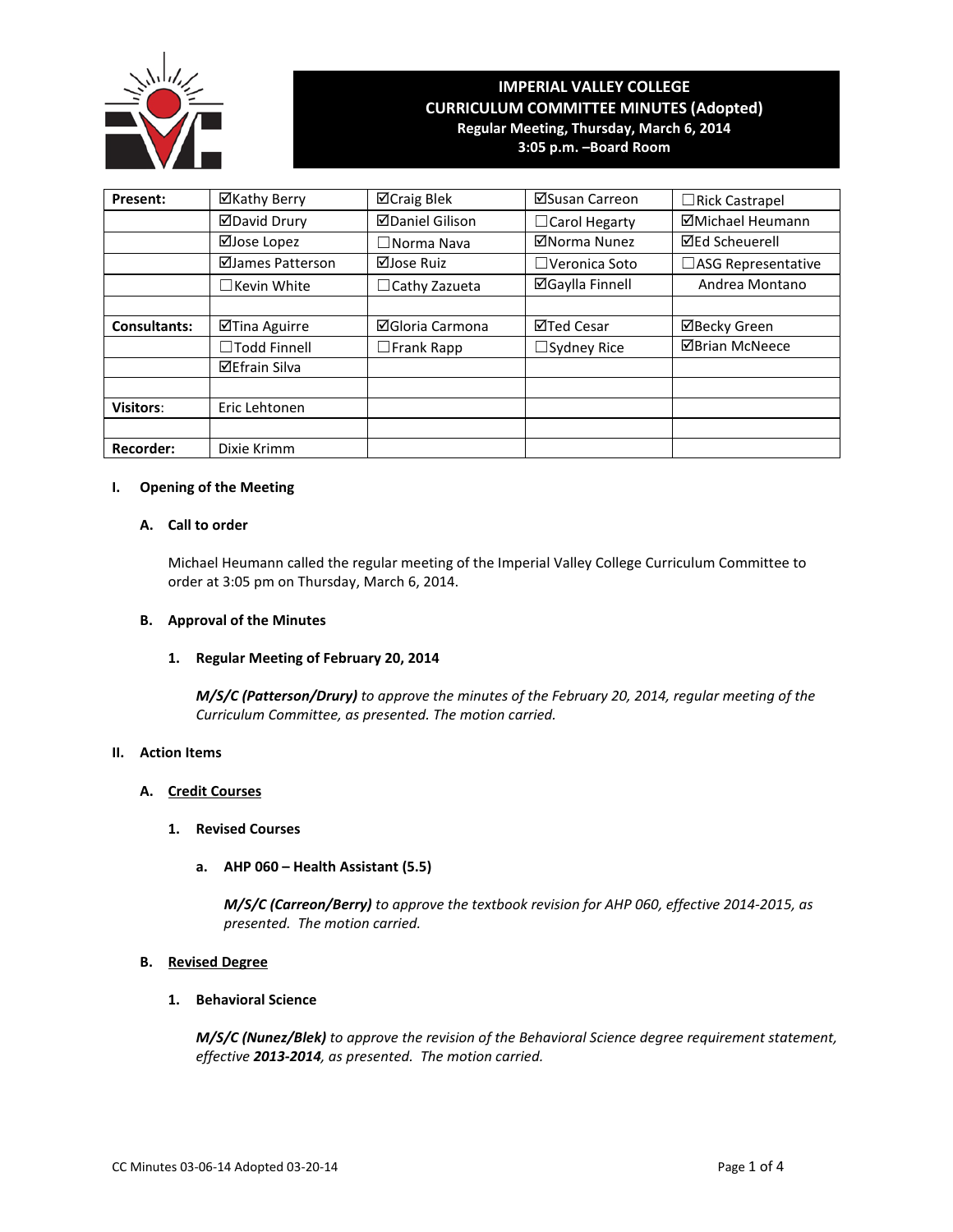## **C. Catalog Textual Items**

## **1. Distance Education: Online Courses (2013-2014 Catalog, p.27)**

*M/S/C (Patterson/Finnell) to approve the revision to the Distance Education: Online Courses statement (2013-2014 Catalog, p.27), effective 2014-2015, as amended. The motion carried.*

2<sup>nd</sup> paragraph revised to replace "on-campus" with "traditional".

## **2. Financial Aid (2013-2014 Catalog, p.22-23)**

*M/S/C (Berry/Nunez) to approve the revision of the Financial Aid information (2013-2014 Catalog, p.22-23), effective 2014-2015, as amended. The motion carried.*

The committee recommended revising the first paragraph, second sentence as follows: "Often students assume that they will not qualify for financial aid; however, the IVC Financial Aid Office encourages…"

## **3. President's Message (2013-2014 Catalog, p.4)**

*M/S/C (Blek/Nunez) to approve the revision to the President's Message (2013-2014 Catalog, p.4), effective 2014-2015, as amended. The motion carried.*

Correction made to paragraph 1, third sentence – removal of the "s" from associate. Revision to paragraph 4, first sentence "...we will begin offering classes out of our two..."

## **4. History of the College – Campus Redefined (2013-2014 Catalog, p.8)**

*M/S/C (Blek/Nunez) to approve the revision of the History of the College-Campus Redefined information (2013-2014 Catalog, p.8), effective 2014-2015, as presented. The motion carried.*

# **5. Library and Learning Services (2013-2014 Catalog, p.30)**

*M/S/C (Patterson/Blek) to approve the revision of the Library and Learning Services information (2013-2014 Catalog, p.30), effective 2014-2015, as presented. The motion carried.*

Kathy mentioned that the addition of Information Literacy/Competency information was important as it addresses concerns from accreditation. Brian thanked Frank Hoppe and Cathy Zazueta for their work on the section.

### **III. Discussion Items**

### **1. Class Size Policy – Michael Heumann**

Michael – reviewed the CTA contract language (section 15.16 Class Size). There is nothing that states that the Curriculum Committee has the authority to raise class sizes. This may need to be readdressed during negotiations.

Gaylla Finnell mentioned that during negotiation the CTA regional representative advised CTA to indicate the minimum and maximum class sizes in the contract.

Brian McNeece – he is on a subcommittee that was formed through the Curriculum Committee. This subcommittee should meet to discuss the concerns. He is aware that instructors are teaching double and triple loads without regard for pedagogy. The instructor does not spend as many hours in this type of class; therefore students are not compensated for that time.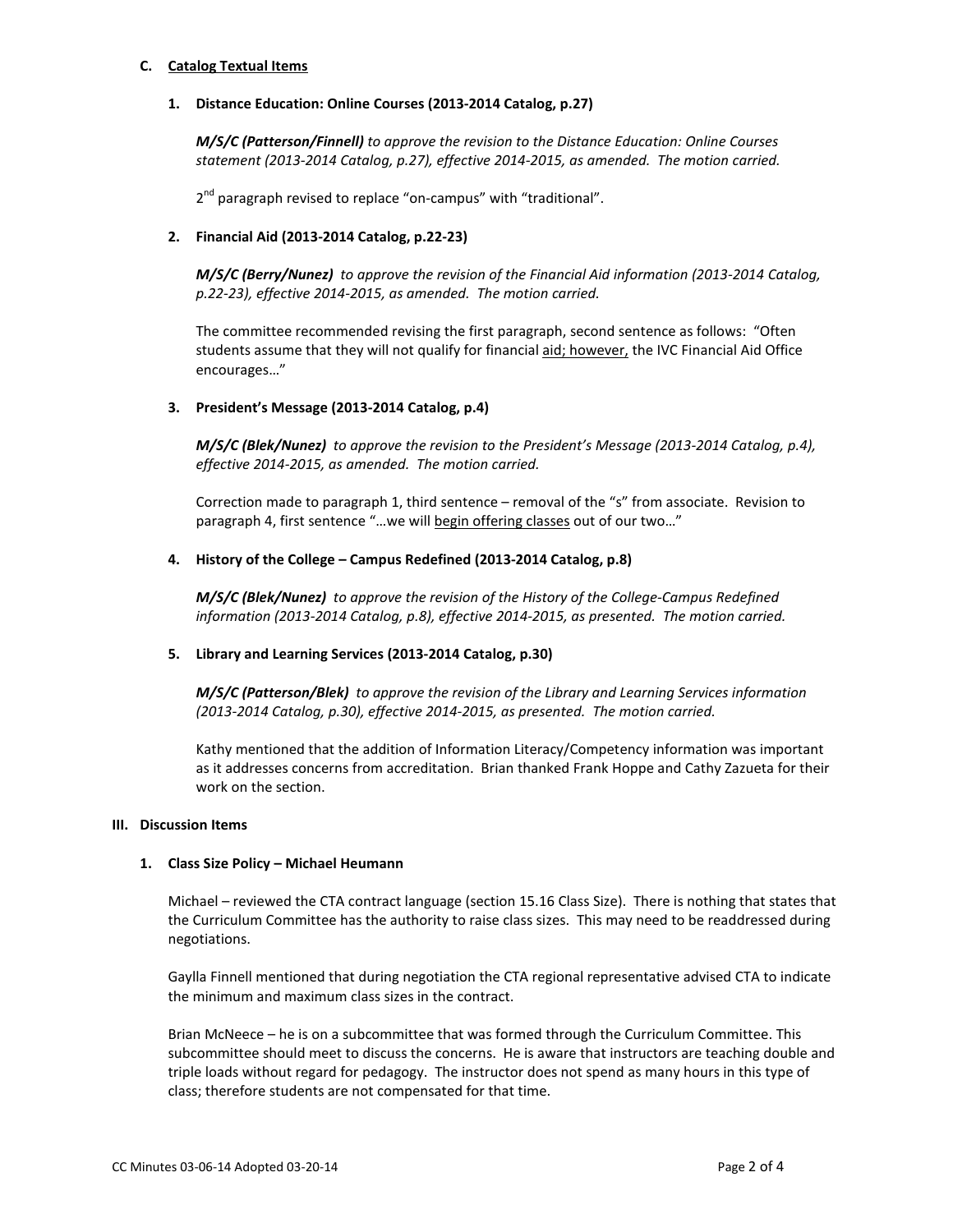Michael – last fall the subcommittee developed a policy/procedure to address class size. He asked the committee what they see as this committee's responsibility regarding the contract and as a committee of the college. Suggestions were requested as to what the committee could do to address changes.

James Patterson – as a department chair he took on the task of reviewing the courses for appropriate class sizes. There is a responsibility placed on department chairs to take initiative.

Michael displayed the policy/procedure that was developed with the criteria (document attached). This policy was developed from the California Academic Senate paper, "Setting Course Enrollment Maximums: Process, Roles, and Principles."

Kathy Berry – when it was first agreed that classes would be double or triple she warned those involved to be careful for success rates. The question may come at some point that the class size should be capped higher if success was not adversely affected. A review of data regarding the success rates for double and triple load should be done. There is also a need to look at similar courses that have different class sizes. We will start looking at data, including statewide averages.

Gaylla Finnell – there was motivation to provide double and triple load courses for specific purposes (IVUP, and bond issues with the new building). This has opened up to other courses, and data should be looked at.

Michael presented forms from Mt SAC where data is requested from benchmarked colleges (for development of new courses). Michael asked the committee if this was the type of form the committee would like to use. The committee members were in favor of the form. The subcommittee will be meeting to bring a draft to the next committee meeting.

Dave Drury – some of the reason for lower caps was the limitation of classroom size. Departments should be given directive to look at their class sizes.

### **2. Large Quota Classes (COR designation) – Michael Heumann**

Michael explained that the CTA contract included language that stated that courses approved for large quota would be indicated as such on the COR and approved as such through this committee. It is currently not noted on the COR.

Kathy – large quota classes should be looked at carefully by department faculty. There will be a location in CurricUNET to indicate the appropriateness of large quota for a given course that will allow for the process of approval through the committee.

### **IV. Information Items**

### **1. Brown Act Revision – SB751 – Michael Heumann**

Michael reviewed the location of the Brown Act statement and presented an example of an acceptable statement to be placed at the end of the minutes of the meeting. The committee was asked about the location of the statement and it was agreed that it should be at the bottom of the last page of the minutes.

### **2. Clarification of Course Revision Approval Process – Michael Heumann**

This committee approves course changes that involve revisions; SLOs do not get approved by the committee. The SLO coordinator does not have the authority to deny SLO revisions. The committee agreed that the SLO changes should go to the department chair, then the Dean, and then to the SLO coordinator as information only.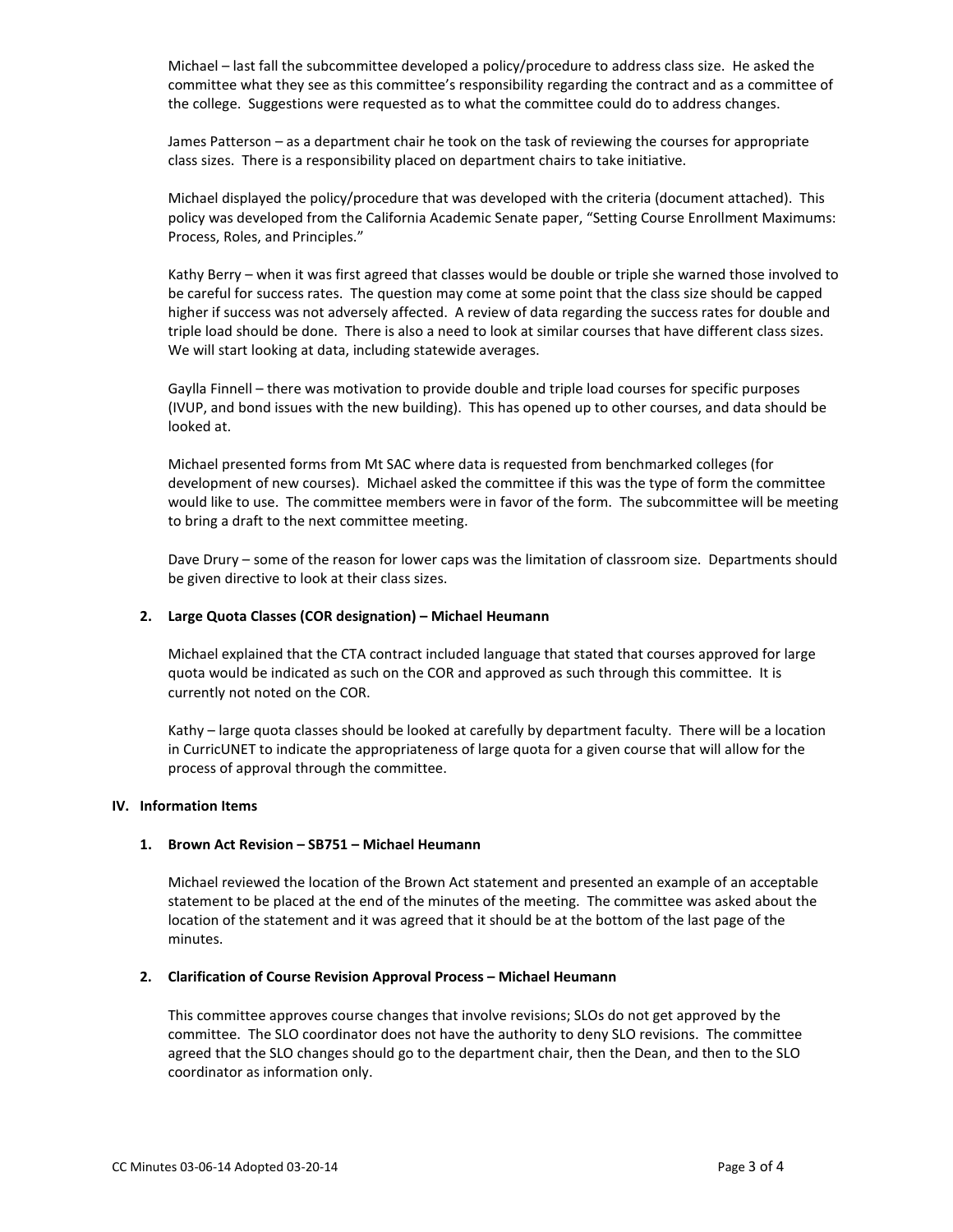#### **V. Other Items**

None

- **VI. Next Regular Meeting: MARCH 20, 2014, 3:05pm in the Board Room.**
- **VII. The meeting adjourned at 4:00 p.m.**

In accordance with the Ralph M. Brown Act and SB 751, minutes of the IVC Curriculum Committee record the votes of all committee members as follows: (1) Members recorded as absent are presumed not to have voted; (2) the names of members voting in the minority or abstaining are recorded; (3) all other members are presumed to have voted in the majority.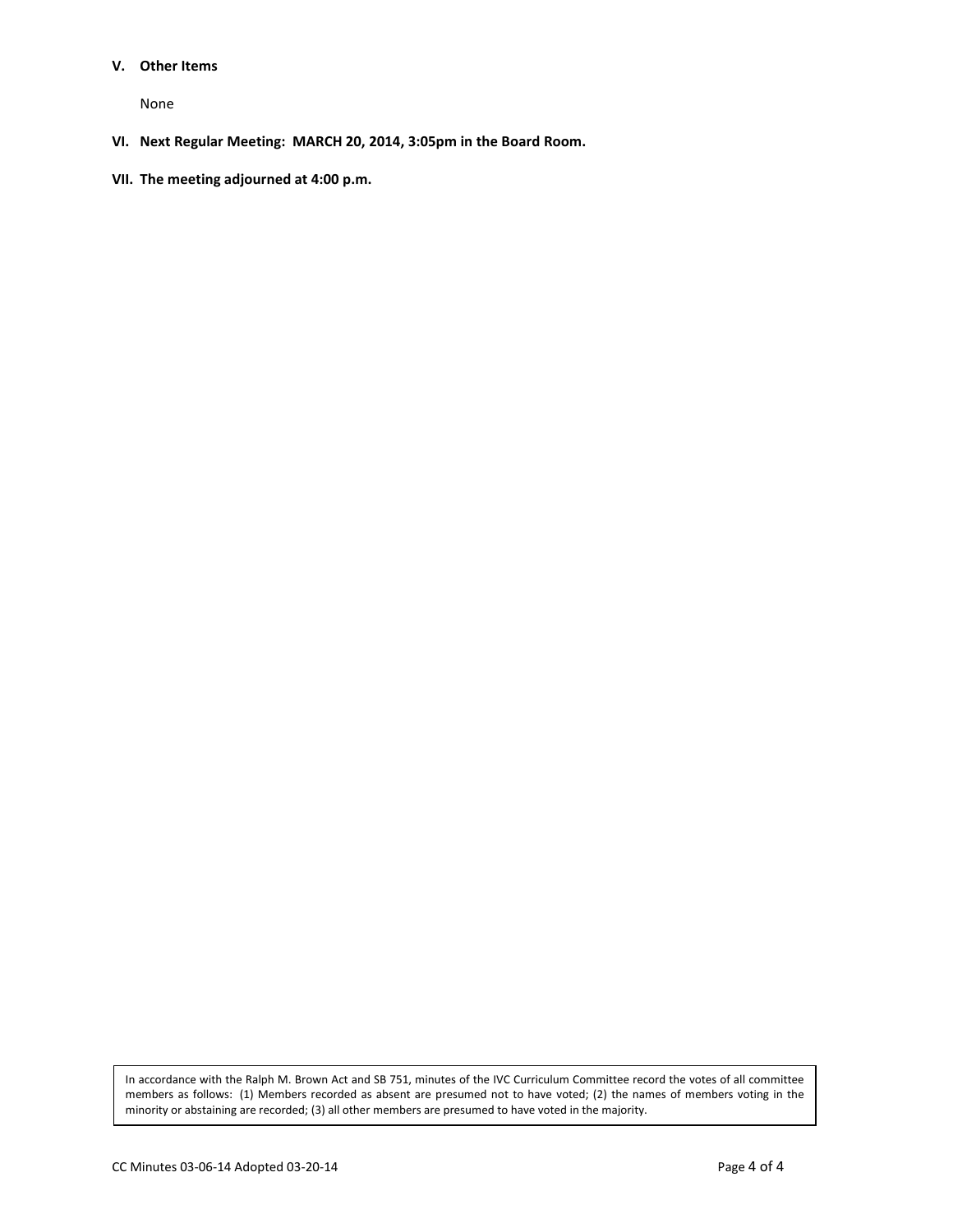# **Policy for Establishing and Modifying Class Size**

# **Definitions**

**Class Size** is the maximum for student enrollment for each section of a course as listed on the Course Outline of Record for each course. When, by necessity, a course is assigned to a room with a capacity less than the class size, the class size will not apply. The term "class size" has also been referred to (as equivalents) as "class caps," "enrollment maximums," and "class quotas."

# **Principles for the Initial Establishment and for Modification of Class Size**

- 1. Class size will be established initially by using the current class size as reflected in Curricunet for each course.
- 2. Department chairs or coordinators have the authority to submit a major course revision to the Curriculum Committee to modify the existing class size based on the criteria outlined below with the consent of their fellow department faculty and with appropriate documentation.
- 3. If the Curriculum Committee approves a major course revision to modify the class size, then the new class size will become the official maximum for student enrollment for that course and will be listed as such on the Course Outline of Record (COR), effective the following semester after approval.

# **Process for Changing Existing Class Size**

- 1. Department chairs and coordinators may submit a major course revision to the Curriculum Committee to modify an existing class size based on established criteria as explained below, each of which must be supported and/or justified with appropriate documentation.
- 2. Based on the criteria for the modification of class size listed below, the appropriate documentation to support a proposal to change a course cap may include, but is not limited to, the following:
	- A. Comparative research of class sizes for similar courses at other California community colleges;
	- B. Recommendations or requirements from a professional or academic publication or organization; and/or
	- C. Course specific documentation, such as course syllabus, assignment criteria, SLOs, and objectives.
- 3. Proposals to change the existing course cap for a course will be reviewed by the Curriculum Committee, which will make the final decisions regarding the proposal to change the existing enrollment maximum for a course.